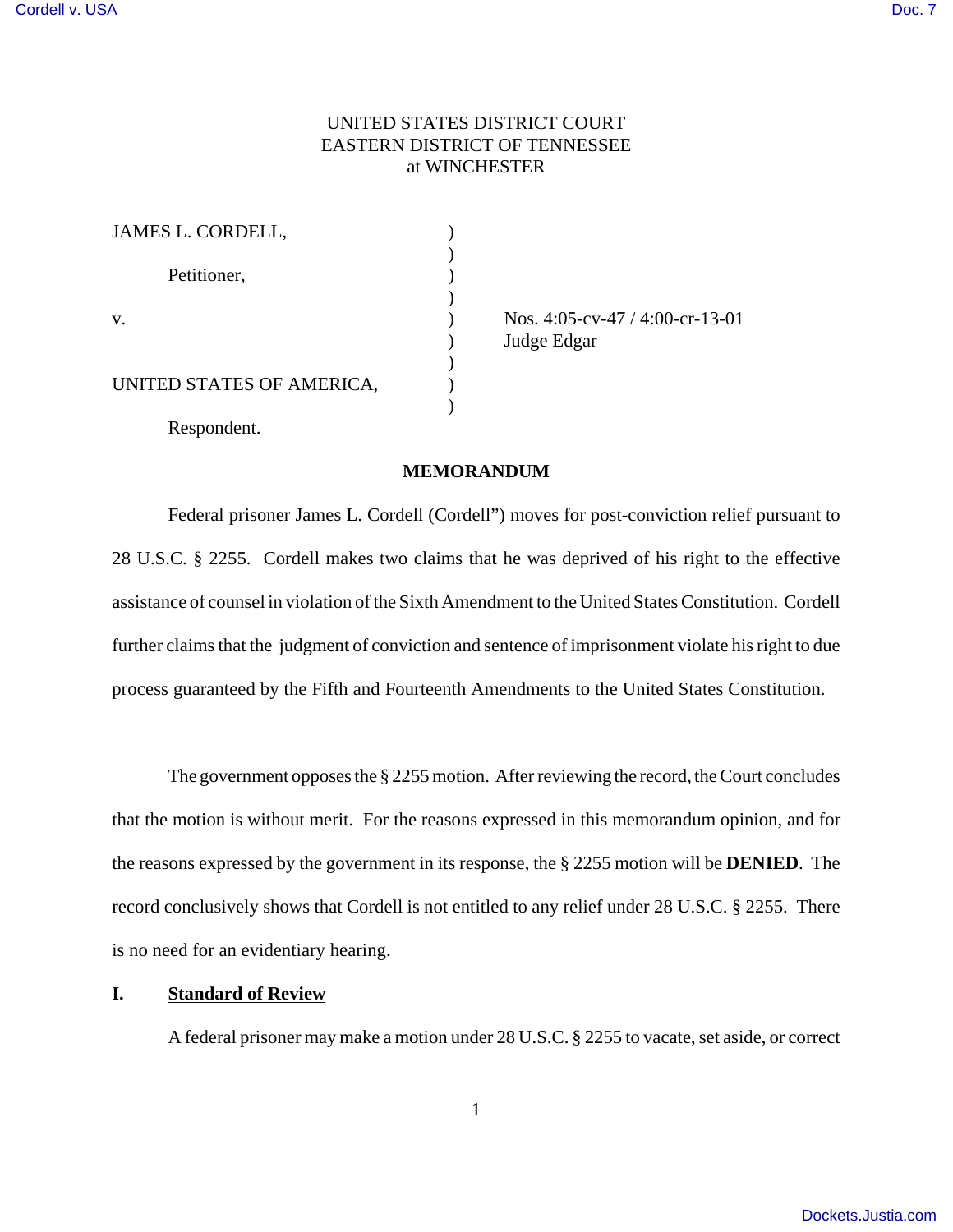his judgment of conviction or sentence on the ground that it was imposed in violation of the Constitution or laws of the United States. To warrant relief under § 2255 based on an alleged constitutional error, Cordell bears the burden of establishing an error of constitutional magnitude which had a substantial and injurious effect or influence on the criminal proceedings. *Reed v. Farley*, 512 U.S. 339, 353 (1994); *Brecht v. Abrahamson*, 507 U.S. 619, 637-38 (1993); *Humphress v. United States*, 398 F.3d 855, 858 (6th Cir. 2005); *Griffin v. United States*, 330 F.3d 733, 736 (6th Cir. 2003); *Watson v. United States*, 165 F.3d 486, 488 (6th Cir. 1999).

To warrant relief under § 2255 based on an alleged non-constitutional error, Cordell bears the burden of establishing that there was a fundamental defect in the criminal proceedings which necessarily resulted in a complete miscarriage of justice or an error so egregious that it amounts to a violation of due process. *Hill v. United States*, 368 U.S. 424, 428 (1962); *Watson*, 165 F.3d at 488; *Fair v. United States*, 157 F.3d 427, 430 (6th Cir. 1998); *Gall v. United States*, 21 F.3d 107, 109 (6th Cir. 1994); *United States v. Ferguson*, 918 F.2d 627, 630 (6th Cir. 1990).

A § 2255 motion is not a substitute for a direct appeal and it cannot do service for an appeal. *Bousley v. United States*, 523 U.S. 614, 621 (1998); *United States v. Frady,* 456 U.S. 152, 167-68 (1982); *United States v. Timmreck*, 441 U.S. 780, 784 (1979); *Regalado v. United States,* 334 F.3d 520, 528 (6th Cir. 2003); *Grant v. United States*, 72 F.3d 503, 506 (6th Cir. 1996); *United States v. Walsh*, 733 F.2d 31, 35 (6th Cir. 1984).

Cordell cannot utilize a § 2255 motion to relitigate the same issues that were presented and decided in his direct appeal in *United States v. Cordell*, 87 Fed. Appx. 475 (6th Cir. Dec. 16, 2003), *cert. denied*, 542 U.S. 931 (2004). Issues which are presented and decided on direct appeal may not be relitigated in a § 2255 proceeding absent exceptional circumstances, e.g. actual innocence or an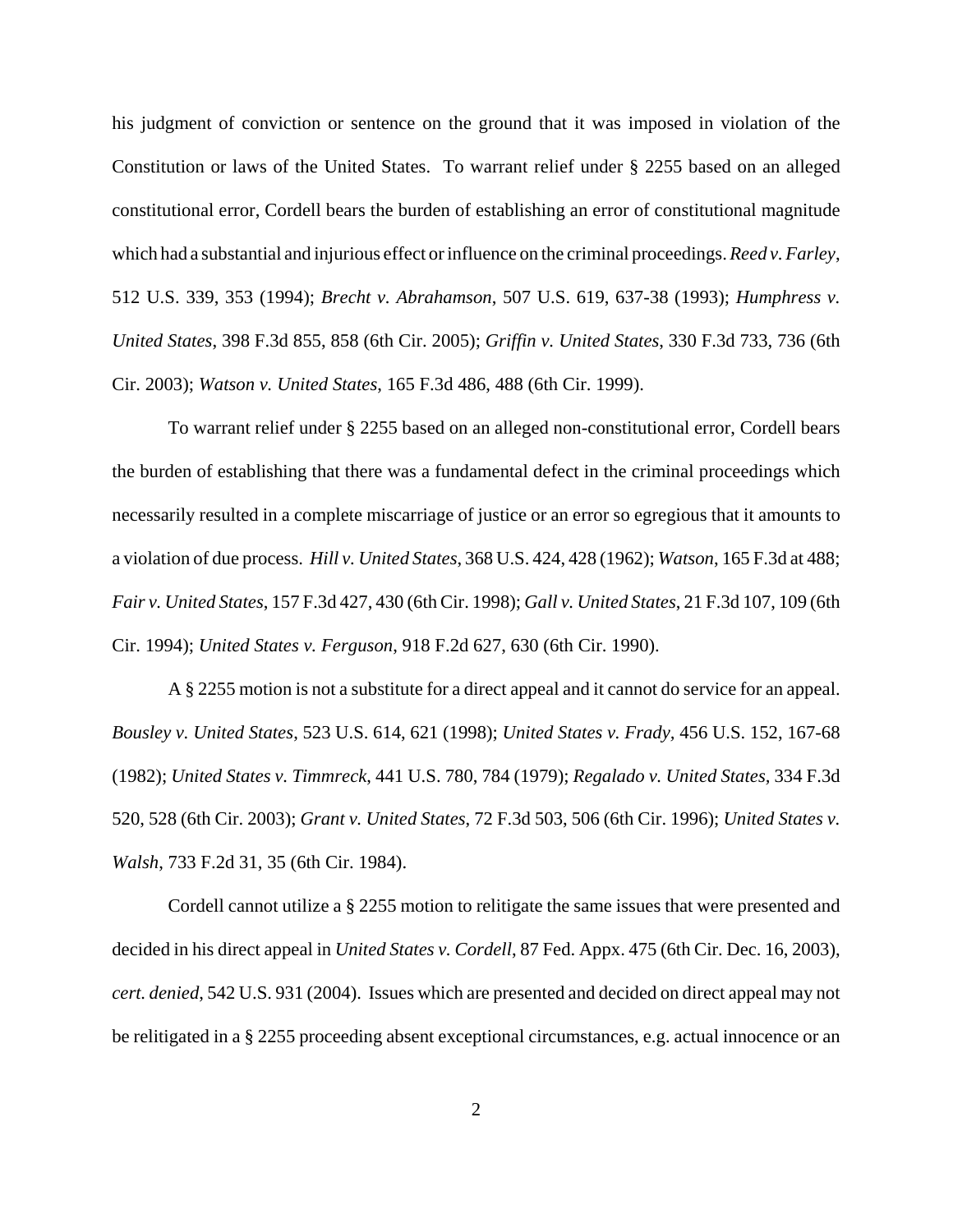intervening retroactive change in the law. *Wright v. United States*, 182 F.3d 458, 467 (6th Cir. 1999); *Jones v. United States*, 178 F.3d 790, 796 (6th Cir. 1999); *Oliver v. United States*, 90 F.3d 177, 180 (6th Cir. 1996); *DuPont v. United States,* 76 F.3d 108, 110-11 (6th Cir. 1996).

Generally, an evidentiary hearing is required unless the record conclusively shows that the petitioner is not entitled to relief. Stated another way, an evidentiary hearing is not required if the petitioner's allegations cannot be accepted as true because they are contradicted by the record, inherently incredible, or mere conclusions rather than statements of fact. *Valentine v. United States*, 488 F.3d 325, (6th Cir. 2007); *Arredondo v. United States*, 178 F.3d 778, 782 (6th Cir. 1999).

## **II. Facts**

The Court finds that Cordell has not met this burden of showing that he is entitled to relief under 28 U.S.C. § 2255. Cordell has not established an error of constitutional magnitude which had a substantial and injurious effect or influence on the criminal proceedings. Cordell also has not established that there was a fundamental defect in the criminal proceedings which necessarily resulted in a complete miscarriage of justice or an error so egregious that it amounts to a violation of his constitutional right to due process of law.

The facts and procedural history of Cordell's underlying criminal case are summarized by the Sixth Circuit in *Cordell*, 87 Fed. Appx. 475. Tennessee state law enforcement officers arrested Cordell on two separate occasions in 1997. In April 1997, he was arrested for auto theft, altering motor vehicle registration numbers, and possession of marijuana. Cordell was later arrested on a separate charge for the rape of his child.

In 1997-1998, federal law enforcement agents became interested in Cordell and obtained information that he had employed a man of Hispanic descent in a scheme to manufacture and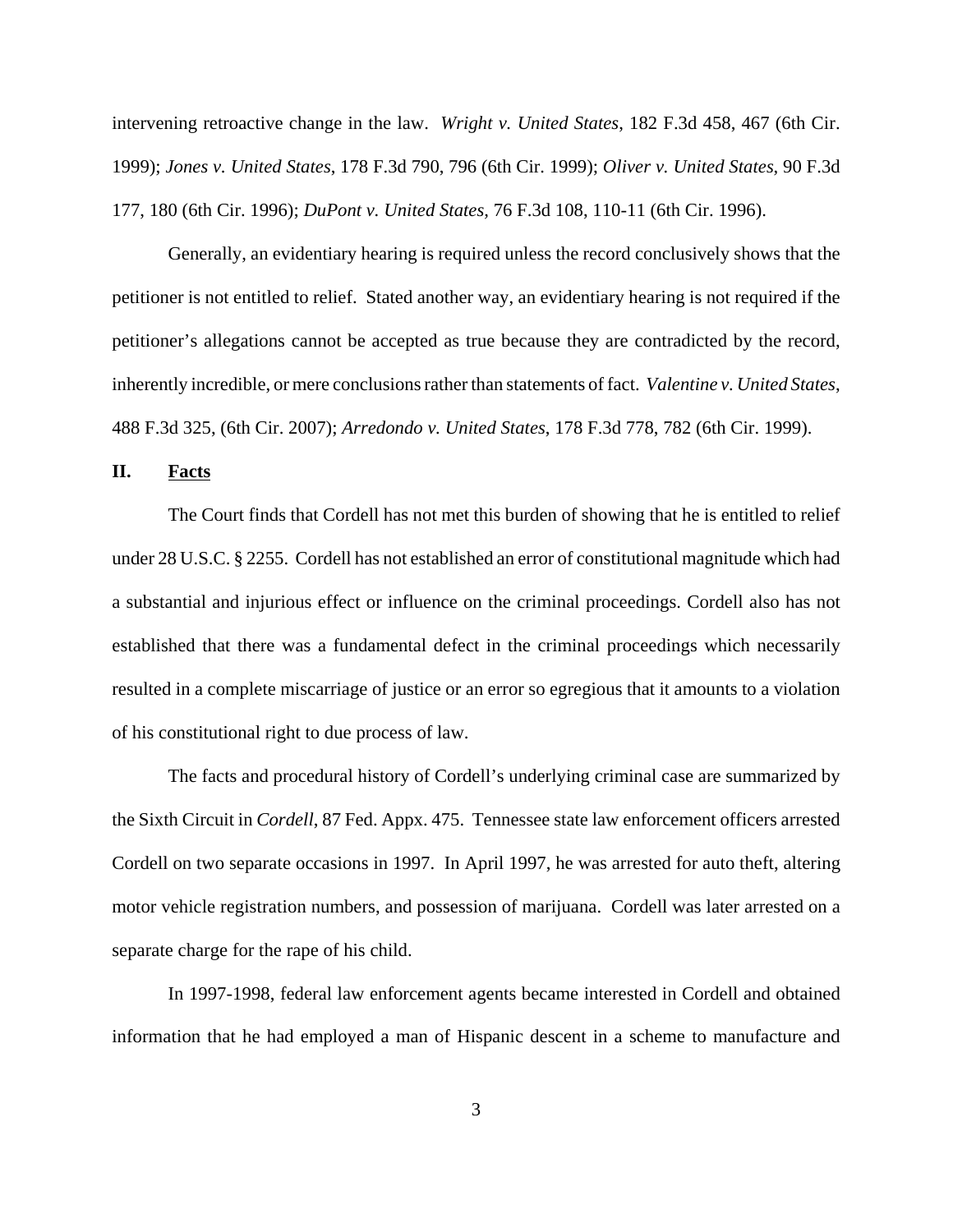distribute methamphetamine. The federal agents were able to locate the Hispanic individual, Ryan Mosqueira ("Mosqueira"). When interviewed, Mosqueira confirmed his role in a plan devised and concocted by Cordell to manufacture and distribute methamphetamine using Cordell's residence in Tennessee as the main base of operations.

Mosqueira initially met James Cordell and Vicki Cordell in California sometime in either late 1993 or early 1994. Vicki Cordell is the wife of James Cordell. The Cordells were attempting to purchase methamphetamine. Mosqueira told the Cordells that he (Mosqueira) knew the process for "cooking" and manufacturing methamphetamine. The Cordells persuaded Mosqueira to travel with them to their Tennessee home for the purpose of manufacturing and distributing methamphetamine.

The Cordells returned to Tennessee accompanied by Mosqueira. James Cordell used his automobile to transport Mosqueira from California to Tennessee. Mosqueira took up residence in the basement of the Cordells' house. Cordell supplied Mosqueira with food and clothing. Mosqueira began to "cook" and manufacture methamphetamine in a trailer located on the premises owned by Cordell using chemicals purchased by Cordell. Because Mosqueira was a stranger to the area, Cordell guided and transported Mosqueira by automobile to the various sources of the precursor chemicals they used to manufacture the methamphetamine. It was Cordell who brought the various buyers of the methamphetamine into the transaction. At one point, Cordell instructed Mosqueira to cut down and reduce the mixture of chemicals so as to maximize their profit from the sales of methamphetamine.

After approximately six months, Mosqueira terminated this arrangement and returned to California. To put it mildly, Mosqueira and Cordell had a "falling out." Cordell shot and wounded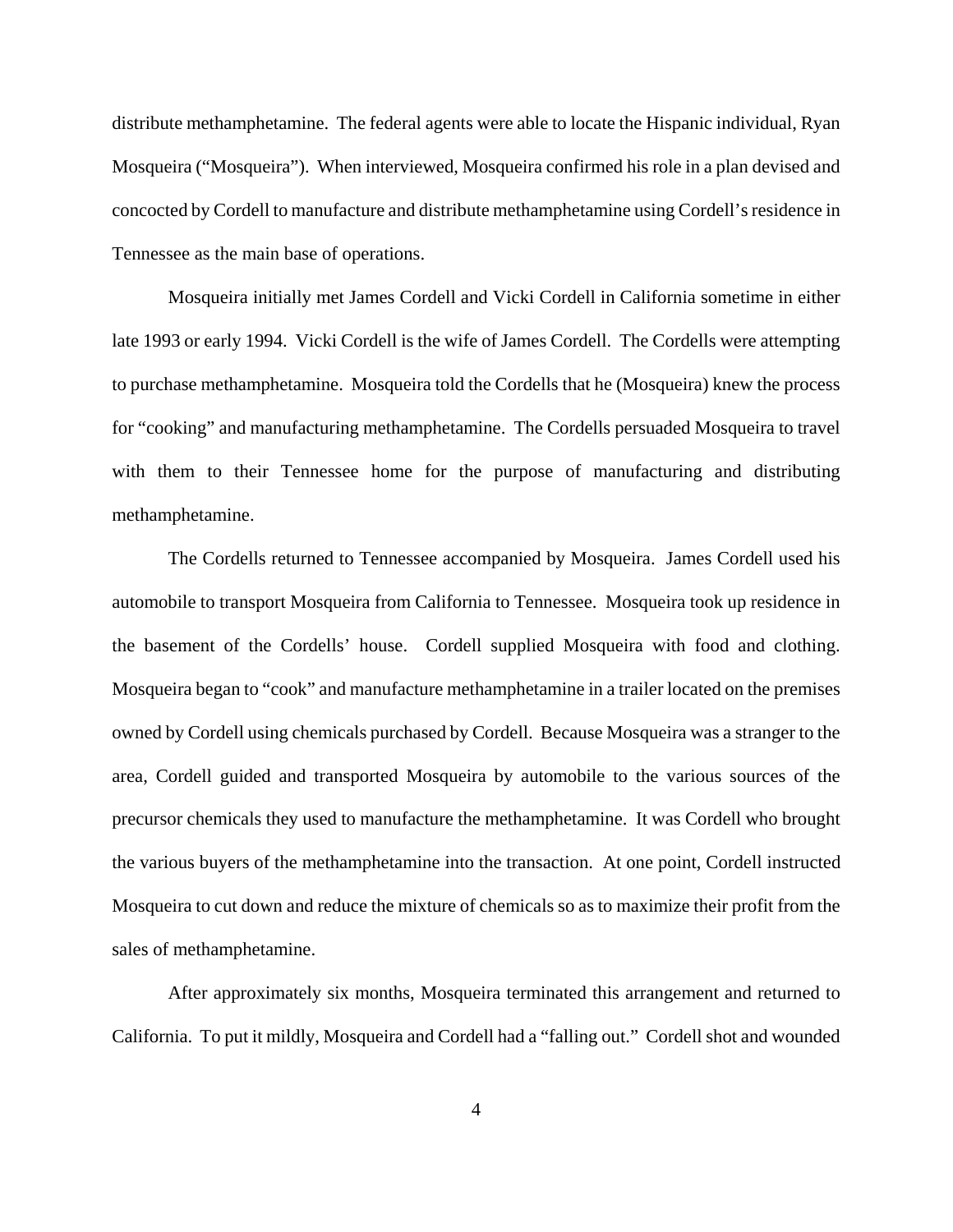Mosqueira in the back with a rifle while Mosqueira was trying to run away.

Cordell was convicted on the Tennessee state criminal charges in the Grundy County Criminal Court. On March 29, 1999, Cordell began serving his concurrent ten-year state sentences.

On November 15, 2001, a federal grand jury returned an eight-count superseding indictment against James and Vicki Cordell. Count One of the superseding indictment charged James and Vicki Cordell with conspiracy to manufacture and distribute in excess of 500 grams of methamphetamine in violation of 21 U.S.C. § 846.

James Cordell executed a plea agreement and he agreed to plead guilty to the conspiracy charged in Count One of the superseding indictment. In return, the government agreed to dismiss the remaining Counts Two-Eight. Cordell's counsel was able to negotiate a good plea agreement that was favorable to Cordell. On June 10, 2002, this Court held a rearraignment hearing. Cordell appeared in person and entered a knowing, voluntary plea of guilty. The Court conducted a very thorough, complete plea colloquy with Cordell in accordance with Fed. R. Crim. P. 11. This Court accepted the guilty plea and set sentencing for October 2, 2002.

The Probation Office prepared a presentence report (PSR) calculating that Cordell had a base offense level of 32. The following enhancements to the base offense level were recommended in the PSR: (1) two levels for Cordell's use of a rifle to shoot Mosqueira; (2) two levels for the shooting of Mosqueira; and (3) two levels pursuant to U.S.S.G. § 3B1.1(c) for Cordell's aggravating role in the conspiracy as an organizer, leader, manager or supervisor of fewer than five coconspirators. Cordell received a three-level downward adjustment under U.S.S.G. § 3E1.1 for acceptance of responsibility based on his guilty plea. All this resulted in a total offense level of 35. The PSR also provided that the federal term of imprisonment should run consecutively to Cordell's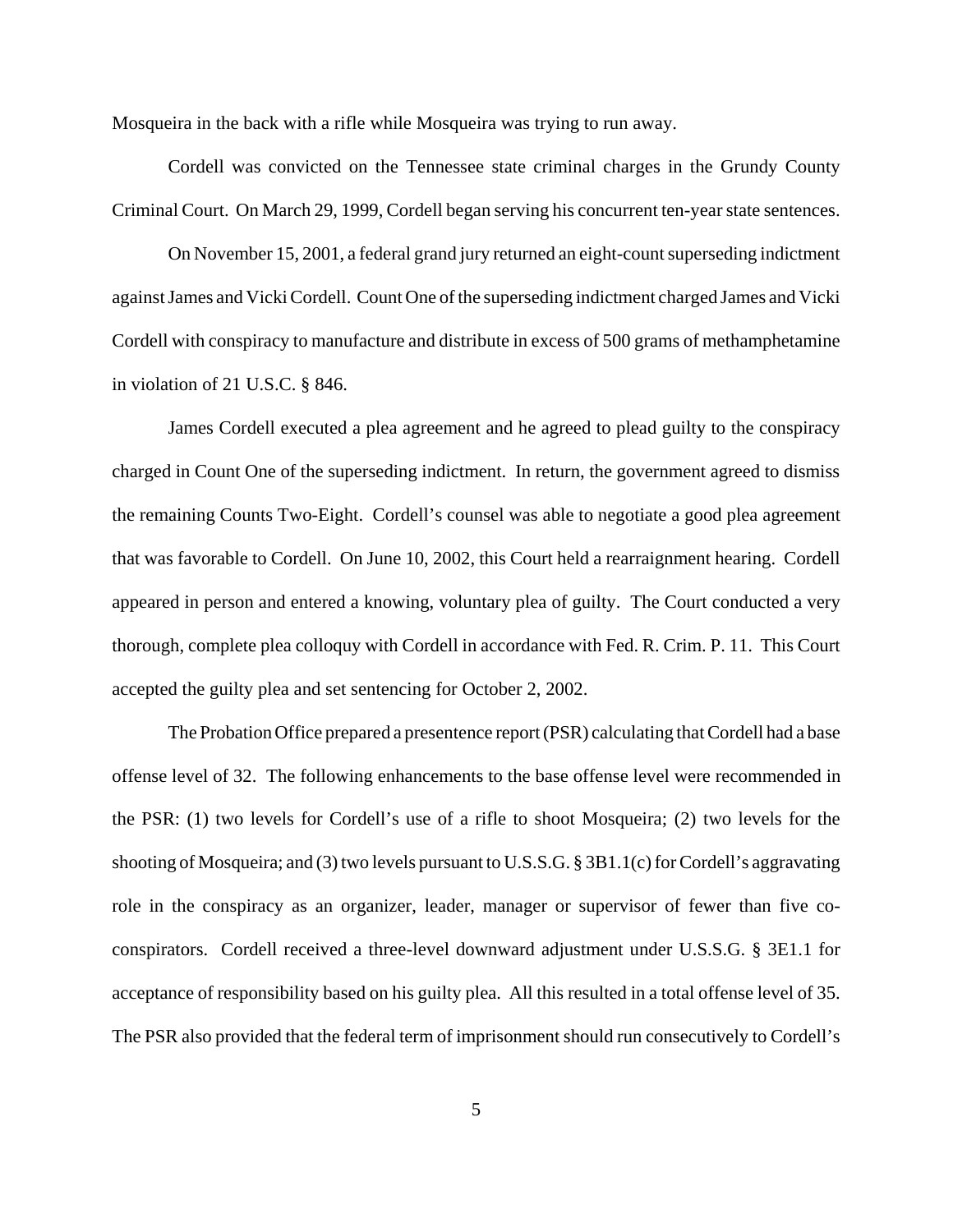state sentence pursuant to U.S.S.G. § 5G1.3.

In the PSR, Cordell had a criminal history score of five, which was increased by two points because he was on probation at the time of the federal offense. This placed him in criminal history category IV. The PSR calculated the resulting guideline range to be 235 - 293 months imprisonment.

During the sentencing phase, counsel for Cordell provided zealous, competent legal representation. Cordell's counsel made the following objections to the PSR: (1) the quantity of methamphetamine (1.5 pounds or 680 grams) attributed to Cordell was incorrect; (2) the firearms possessed by Cordell were not connected to the methamphetamine conspiracy; (3) Cordell denied playing a leadership or management role in the conspiracy; (4) Cordell was not on probation at the time of the commission of the charged conspiracy; and (5) the Court had the authority and discretion to run the federal sentence concurrently with Cordell's state sentence.

At the sentencing hearing on December 2, 2002, the United States Attorney advised the Court that the parties had reached an agreement to reduce the criminal history score by two points which had been assessed in the PSR for Cordell's alleged status of being on probation when the federal offense was committed. This agreement by the parties placed Cordell in criminal history category III, and the applicable guideline range was reduced to 210 - 262 months.

Next, at the sentencing hearing counsel for Cordell presented oral argument on the objection to the PSR recommendation that the federal term of imprisonment should run consecutively to Cordell's state sentence pursuant to U.S.S.G. § 5G1.3. Cordell's counsel argued that the District Court had the discretion to order that the federal sentence run concurrently with Cordell's state sentence and that the equities of the situation called for a concurrent federal sentence. This Court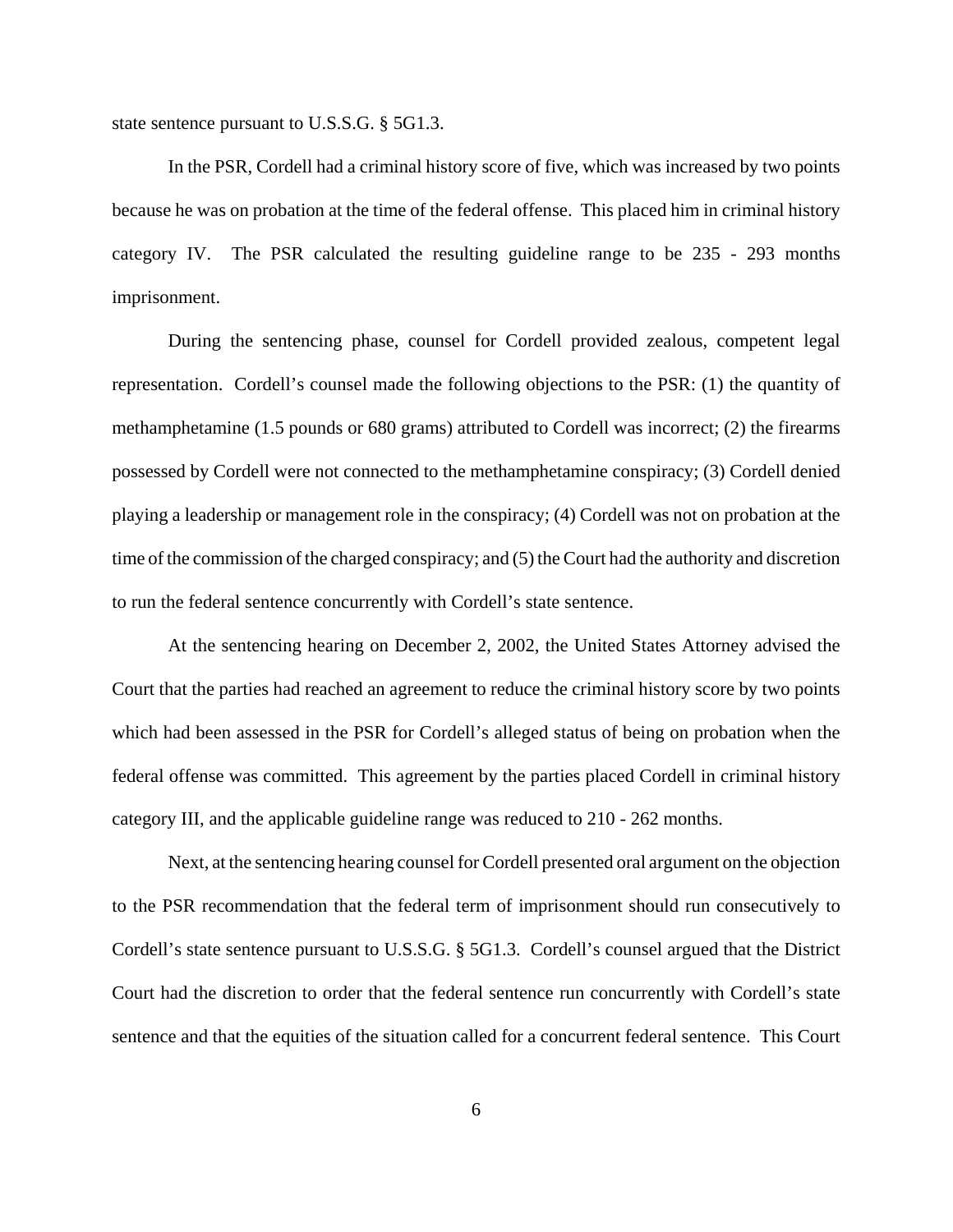rejected this argument and denied the objection because the nature of the federal offense (conspiracy to manufacture and distribute methamphetamine) and the Tennessee state offenses were wholly unrelated to one another. The Court acknowledged the argument by Cordell's counsel as to the potential length of Cordell's total incarceration if the federal sentence ran consecutively to the state sentence. The Court determined that it was not the intent of the sentencing guidelines or any federal statute that a person in Cordell's situation would not be sanctioned for completely separate, unrelated criminal offenses and would not have his sentences run consecutively. This matter is discussed by the Sixth Circuit in *Cordell*, 87 Fed. Appx. at 477.

Next, at the sentencing hearing this Court heard oral argument on Cordell's objection to the PSR recommendation that he receive a two level enhancement pursuant to U.S.S.G. § 3B1.1(c) for his aggravating role in the conspiracy as an organizer, leader, manager or supervisor of fewer than five co-conspirators. The objection was denied. Mosqueira gave testimony which is summarized above concerning Cordell's aggravating role in the conspiracy as an organizer, leader, and manager. This Court determined that Mosqueira was credible and that the U.S.S.G. § 3B1.1(c) two-level enhancement was proper. This is discussed by the Sixth Circuit in *Cordell*, 87 Fed. Appx. at 477.

Cordell was sentenced to a term of federal imprisonment for 236 months to run consecutively to his state sentence of imprisonment imposed pursuant to the judgment of conviction of the Criminal Court of Grundy County, Tennessee. This Court also sentenced Cordell to a term of supervised release for four years.

Cordell took a direct appeal from the judgment of conviction and sentence to the Court of Appeals for the Sixth Circuit. On direct appeal, Cordell raised two issues. Cordell argued that: (1) the District Court committed error by running the federal sentence consecutively to the state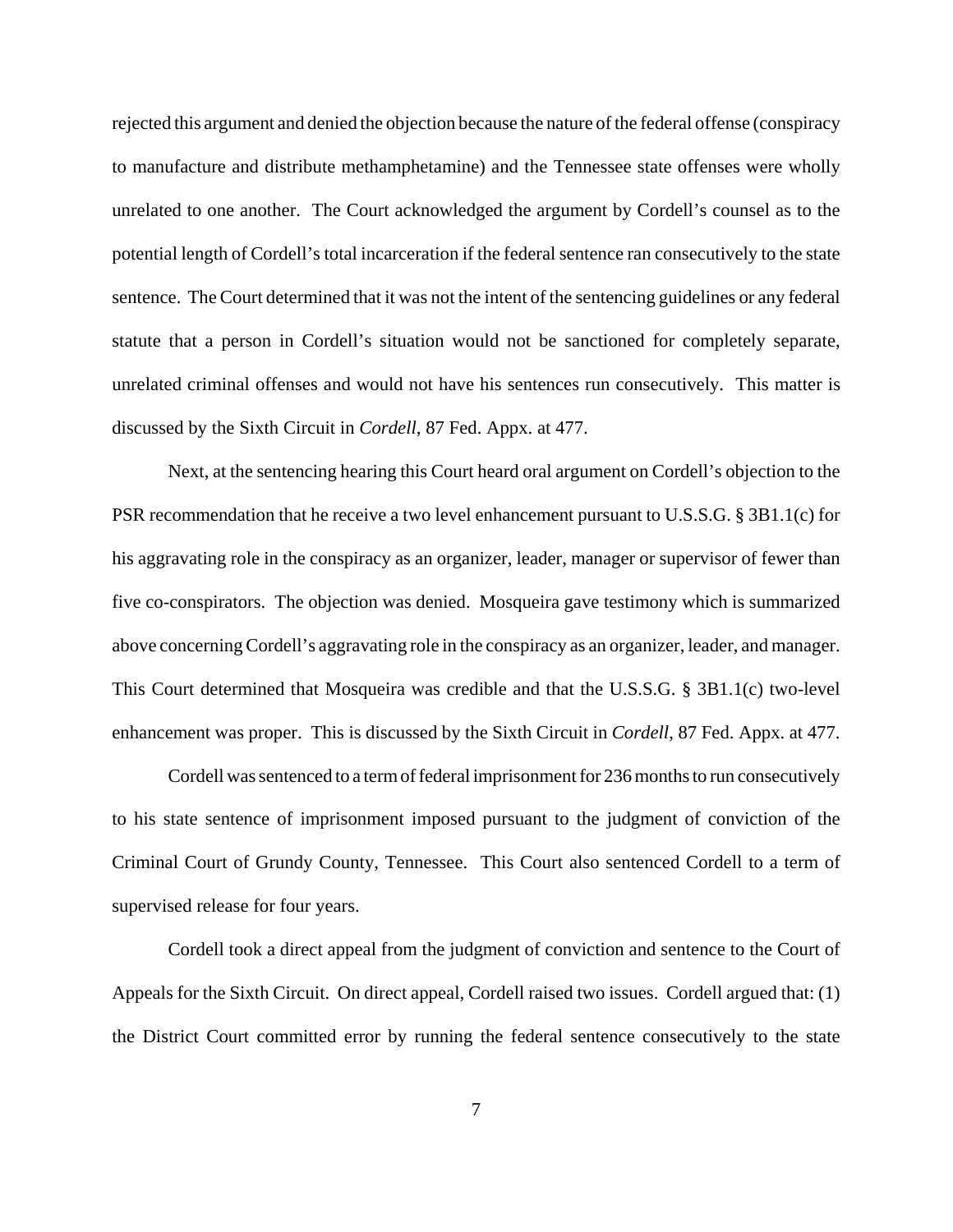sentence under U.S.S.G. § 5G1.3; and (2) the District Court committed error by imposing a twolevel enhancement pursuant to U.S.S.G. § 3B1.1(c) for Cordell's aggravating role in the conspiracy as an organizer, leader, or manager. The Sixth Circuit analyzed and rejected these two arguments. The Sixth Circuit affirmed the judgment and sentence, and dismissed the appeal. *Cordell*, 87 Fed. Appx. 475.

#### **III. Ineffective Assistance of Counsel Claims**

### **A. Standard of Review:** *Strickland* **Test**

The Sixth Amendment to the United States Constitution provides that in all criminal prosecutions, the accused shall have to right to assistance of counsel for his defense. Ineffective assistance of counsel in violation of the Sixth Amendment occurs when an attorney's deficient performance causes actual prejudice to the criminal defendant. *Lockhart v. Fretwell*, 506 U.S. 356, 369 (1993); *Strickland v. Washington*, 466 U.S. 668, 687 (1984); *Sowell v. Bradshaw*, 372 F.3d 821, 836 (6th Cir. 2004); *Skaggs v. Parker*, 235 F.3d 261, 266-67 (6th Cir. 2000); *Austin v. Bell*, 126 F.3d 843, 847 (6th Cir. 1997); *West v. Seabold*, 73 F.3d 81, 84 (6th Cir. 1996).

*Strickland* established a two-part test for deciding Sixth Amendment claims of ineffective assistance of counsel. First, Cordell must establish that his attorney's performance was deficient. Second, Cordell is required to demonstrate that his counsel's deficient performance prejudiced his defense by depriving Cordell of a fair proceeding. *Strickland*, 466 U.S. at 687; *Sowell*, 372 F.3d at 836-37; *Griffin*, 330 F.3d at 736; *Smith v. Mitchell,* 348 F.3d 177, 199 (6th Cir. 2003); *Mason v. Mitchell,* 320 F.3d 604, 616 (6th Cir. 2003); *Wickline v. Mitchell,* 319 F.3d 813, 819 (6th Cir. 2003); *Skaggs*, 235 F.3d at 267.

The first prong of the *Strickland* test requires Cordell to show that his attorney's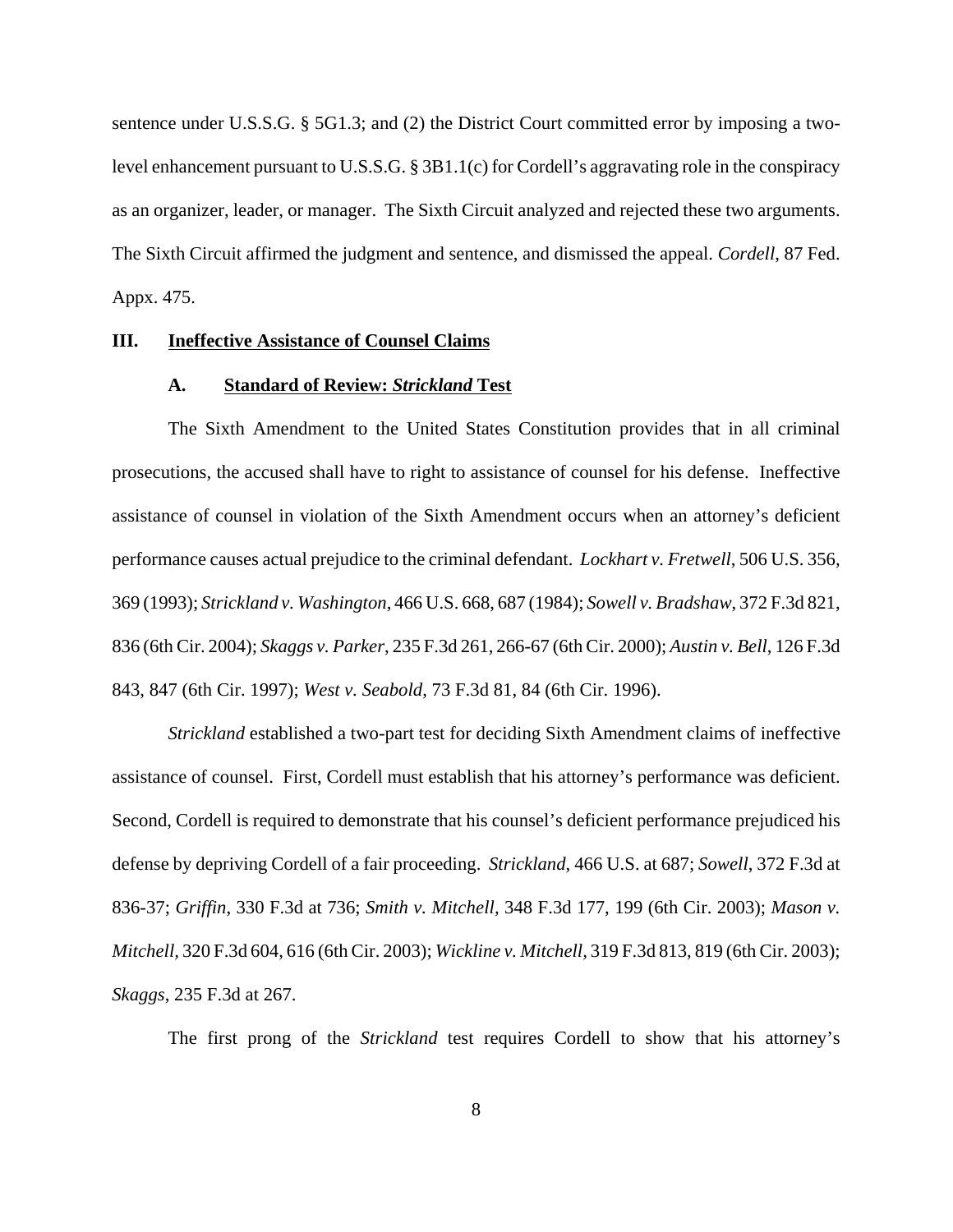representation was deficient, i.e. fell below an objective standard of reasonableness. Cordell must show that his counsel made such serious errors that the attorney was not functioning as the "counsel" guaranteed by the Sixth Amendment. *Strickland*, 466 U.S. at 687-88; *Sowell*, 372 F.3d at 836; *Wickline,* 319 F.3d at 819; *Carter v. Bell*, 218 F.3d 581, 591 (6th Cir. 2000); *Gravely v. Mills*, 87 F.3d 779, 785 (6th Cir. 1996); *Green v. United States*, 65 F.3d 546, 551 (6th Cir. 1995).

The Court's scrutiny of the reasonableness of defense counsel's performance is highly deferential. Counsel is strongly presumed to have rendered adequate legal assistance and to have made all decisions in the exercise of reasonable professional judgment and sound strategy. *Nix v. Whiteside*, 475 U.S. 157, 165 (1986); *Strickland*, 466 U.S. at 689-90 (strong presumption that counsel's conduct falls within a wide range of reasonable professional assistance); *Sowell*, 372 F.3d at 837; *Campbell v. United States*, 364 F.3d 727, 730 (6th Cir. 2004); *Mason,* 320 F.3d at 616-17; *Wickline,* 319 F.3d at 819; *Skaggs*, 235 F.3d at 268; *Austin*, 126 F.3d at 848; *West*, 73 F.3d at 84; *O'Hara v. Wigginton*, 24 F.3d 823, 838 (6th Cir. 1994).

Strategic choices made by an attorney after thorough investigation of the relevant facts and law are virtually unchallengeable. Strategic choices made after less than complete investigation are reasonable precisely to the extent that reasonable professional judgment supports the limitation or restriction placed on the investigation. Defense counsel has duty to make a reasonable investigation under the circumstances or to make a reasonable decision that a particular investigation is unnecessary. *Strickland*, 466 U.S. at 690-91; *Skaggs*, 235 F.3d at 268.

The second prong of the *Strickland* test requires Cordell to show that his attorney's deficient performance caused actual prejudice to his case. *O'Hara*, 24 F.3d at 828; *Lewis v. Alexander*, 11 F.3d 1349, 1352 (6th Cir. 1993). The prejudice component focuses on the question whether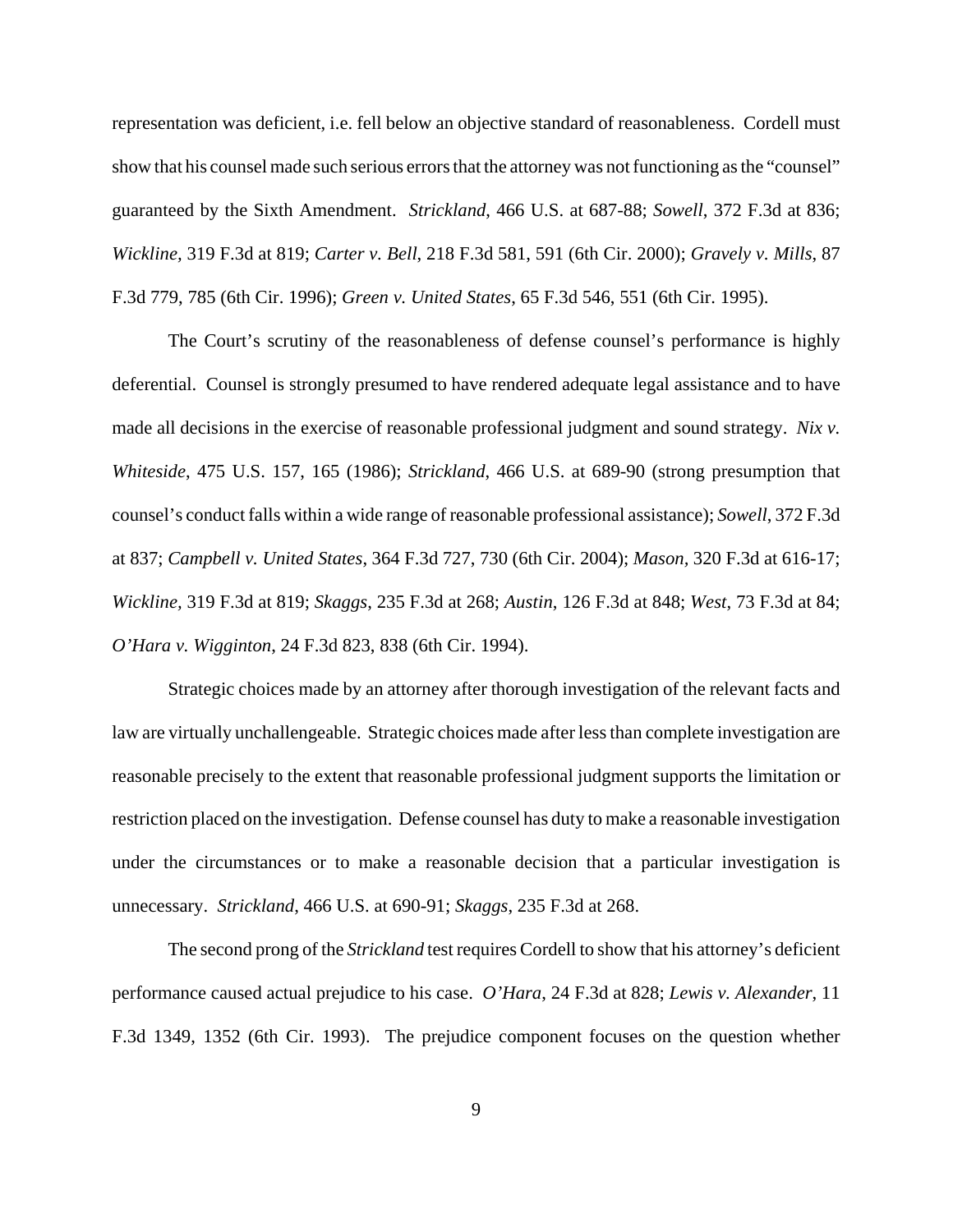counsel's deficient performance renders the result of the criminal proceeding unreliable or fundamentally unfair. *Lockhart*, 506 U.S. at 372; *Skaggs*, 235 F.3d at 270. The Court must determine whether the performance of Cordell's counsel was so manifestly deficient and ineffective that defeat was snatched from the hands of probable victory. *West*, 73 F.3d at 84; *Lewis*, 11 F.3d at 1352; *United States v. Morrow*, 977 F.2d 222, 229 (6th Cir. 1992) (en banc).

To satisfy the prejudice element, Cordell must show there is a reasonable probability that, but for the errors and deficient performance of his attorney, the result of Cordell's criminal proceeding would have been different and more favorable to him. A reasonable probability is a probability sufficient to undermine confidence in the outcome of the criminal proceeding. *Strickland*, 466 U.S. at 693-94; *Humphress*, 398 F.3d at 859; *Campbell*, 364 F.3d at 730; *Griffin*, 330 F.3d at 736; *Mason,* 320 F.3d at 617; *Wickline,* 319 F.3d at 819; *Skaggs*, 235 F.3d at 270-71; *Carter*, 218 F.3d at 591; *Arredondo*, 178 F.3d at 782; *Austin*, 126 F.3d at 848; *West*, 73 F.3d at 84. "The benchmark for judging any claim of ineffectiveness must be whether counsel's conduct so undermined the proper functioning of the adversarial process that the trial cannot be relied on as having produced a just result." *Strickland*, 466 U.S. at 686.

Cordell was convicted and sentenced based on his plea agreement and guilty plea. A knowing and voluntary guilty plea made by a defendant who has been advised by competent counsel may not be collaterally attacked. *United States v. Broce*, 488 U.S. 563, 574 (1989), citing *Mabry v. Johnson*, 467 U.S. 504, 508 (1984). A defendant may show that his guilty plea was not a voluntary and intelligent act because his attorney rendered ineffective assistance of counsel in violation of the Sixth Amendment. *Tollett v. Henderson*, 411 U.S. 258, 267 (1973); *Ray v. Rose*, 491 F.2d 285, 289-90 (6th Cir. 1974); *Beasley v. United States*, 491 F.2d 687 (6th Cir. 1974).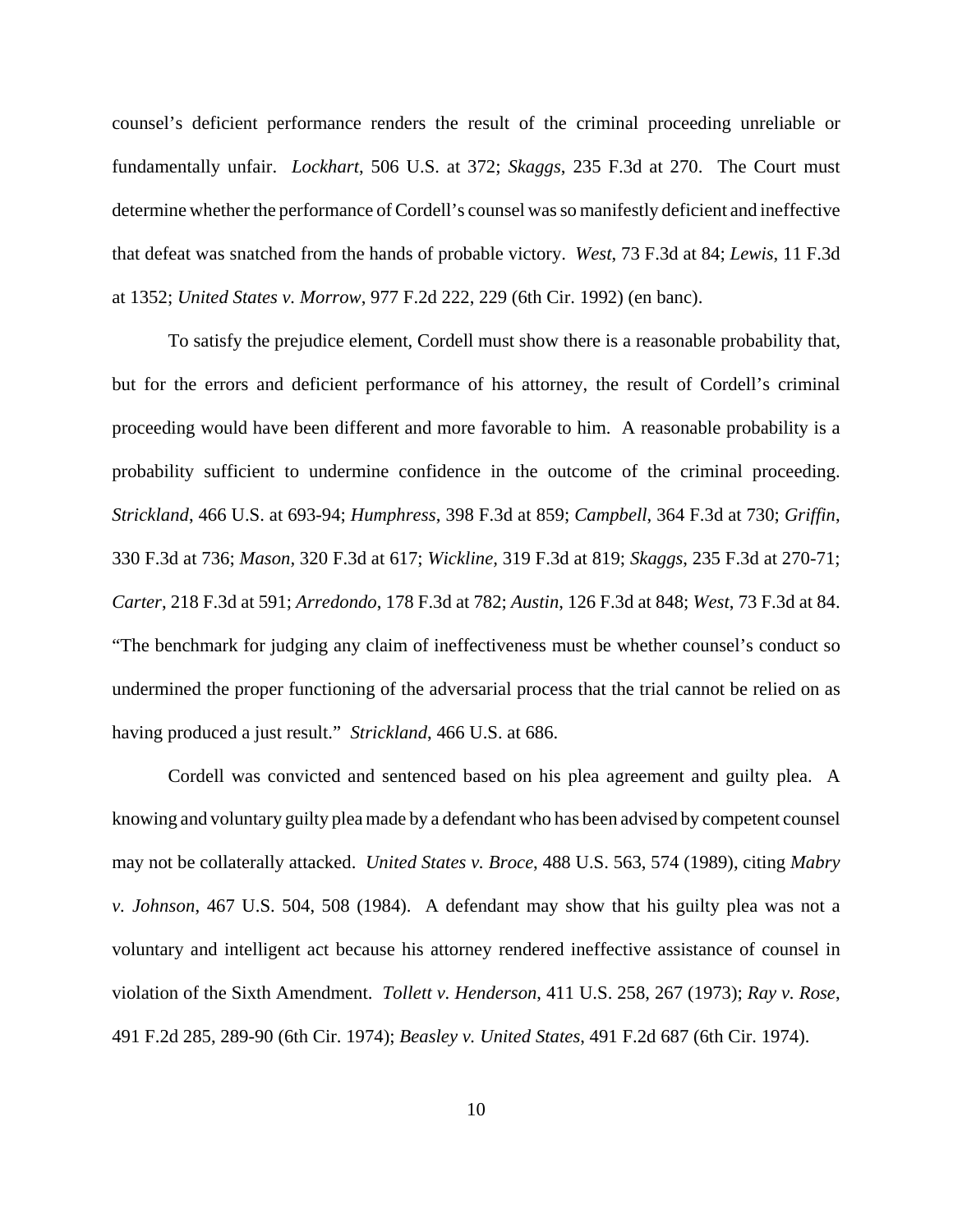Where a Sixth Amendment claim of ineffective assistance of counsel is made in a § 2255 proceeding in the context of a guilty plea, the prejudice prong of the *Strickland* test is adjusted. Cordell is required to allege and show there is a reasonable probability that, but for his counsel's errors and deficient performance, Cordell would not have executed the plea agreement, he would not have pleaded guilty to Count One, and he would have insisted on going to trial on all eight counts in the superseding indictment. *Hill*, 474 U.S. at 58-59; *Humphress*, 398 F.3d at 858-59; *Griffin*, 330 F.3d at 736-37; *Miller v. Straub*, 299 F.3d 570, 578 (6th Cir. 2002); *Ludwig v. United States*, 162 F.3d 456, 458 (6th Cir. 1998); S*ullivan v. United States*, 11 F.3d 573, 576 (6th Cir. 1993); *United States v. Lujan*, 2006 WL 2706790, \*\* 5-10 (E.D. Tenn. Sept. 15, 2006); *Mayes v. United States*, 93 F. Supp.2d 882, 890 (E.D. Tenn. 2000). In discussing this standard of prejudice, the Supreme Court in *Hill* emphasized the important fundamental interest in the finality of guilty pleas. *Hill*, 474 U.S. at 58; *see also Mayes*, 93 F. Supp.2d at 890.

### **B. Claim of Coercion By Defense Counsel to Plead Guilty**

In his first ineffective assistance of counsel claim, Cordell makes a vague, conclusory allegation that his attorney "coerced" Cordell to plead guilty in violation of his right to due process secured under the Sixth and Fourteenth Amendments to the United States Constitution. In the second paragraph on page 5a of his § 2255 motion, Cordell alleges: "Trial counsel did coerce Petitioner [Cordell] to plead guilty, failed to advise the Petitioner that the Government must prove every element of the crime charged. Had the Petitioner been advised of such Petitioner would not have plead guilty and the outcome of the trial would have been different."

The Court construes this statement to mean that Cordell claims he was coerced into pleading guilty based solely on the ground that his counsel negligently failed to advise Cordell that the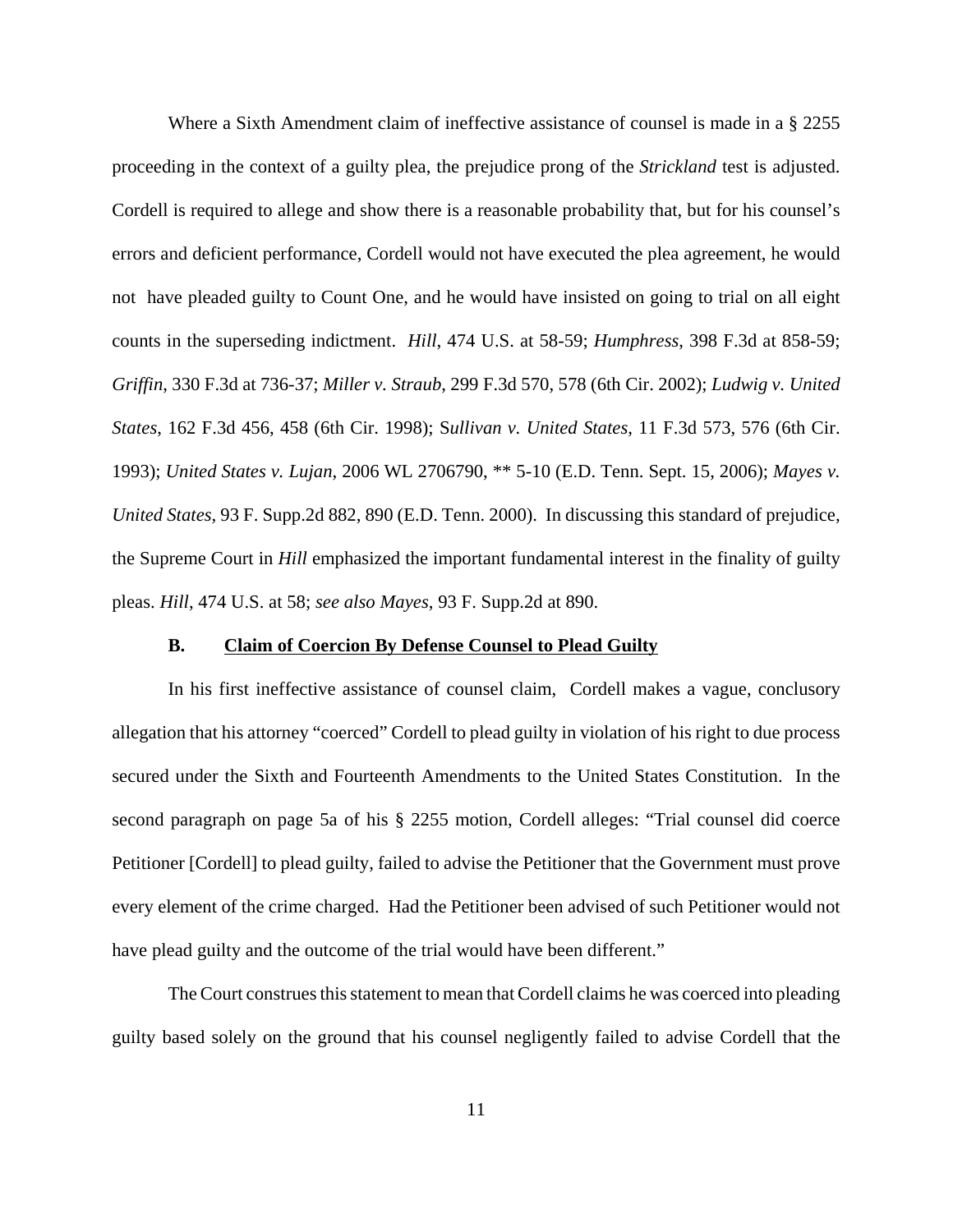government had the burden of proving every element of the crime charged beyond a reasonable doubt. Cordell does not bother to explain how or why such alleged conduct on the part of his counsel amounts to coercion. Cordell does not assert that his counsel used any threats or force to dominate Cordell and compel him to plead guilty against his will. This conclusory, self-serving allegation by Cordell does not establish or make a *prima facie* showing that his decision to plead guilty was coerced. At most, Cordell merely contends that his attorney was ineffective by failing to provide him with competent legal advice. This does not amount to coercion.

Cordell's reliance on the Due Process Clause in the Fourteenth Amendment is misplaced. This 28 U.S.C. § 2255 proceeding concerns the validity of Cordell's underlying federal criminal judgment of conviction and sentence. The Due Process Clause in the Fourteenth Amendment is not applicable here because it only prohibits the States from depriving persons of life, liberty, or property without due process of law. The Fourteenth Amendment does not implicate and apply to the actions of the United States government, and it does not provide a source of constitutional rights to defendants in federal criminal cases. The instant § 2255 proceeding does not involve any state action that falls within the scope of the Fourteenth Amendment. It is the Fifth Amendment Due Process Clause that is applicable to and circumscribes the actions of the United States government. *United States v. Morrison*, 529 U.S. 598, 621 (2000); *Shelly v. Kraemer*, 334 U.S. 1, 13 (1948); *Bybee v. City of Paducah*, 46 Fed. Appx. 735, 737 (6th Cir. 2002); *Chapman v. Higbee Co.*, 256 F.3d 416, 425 n. 10 (6th Cir. 2001); *Scott v. Clay County, Tennessee*, 205 F.3d 867, 873 n. 8 (6th Cir. 2000); *Sturgell v. Creasy*, 640 F.2d 843, 850 (6th Cir. 1981). If Cordell has a due process claim in this 28 U.S.C. § 2255 proceeding concerning the validity of his federal judgment of conviction and sentence, it must fall under the Due Process Clause in the Fifth Amendment, not the Fourteenth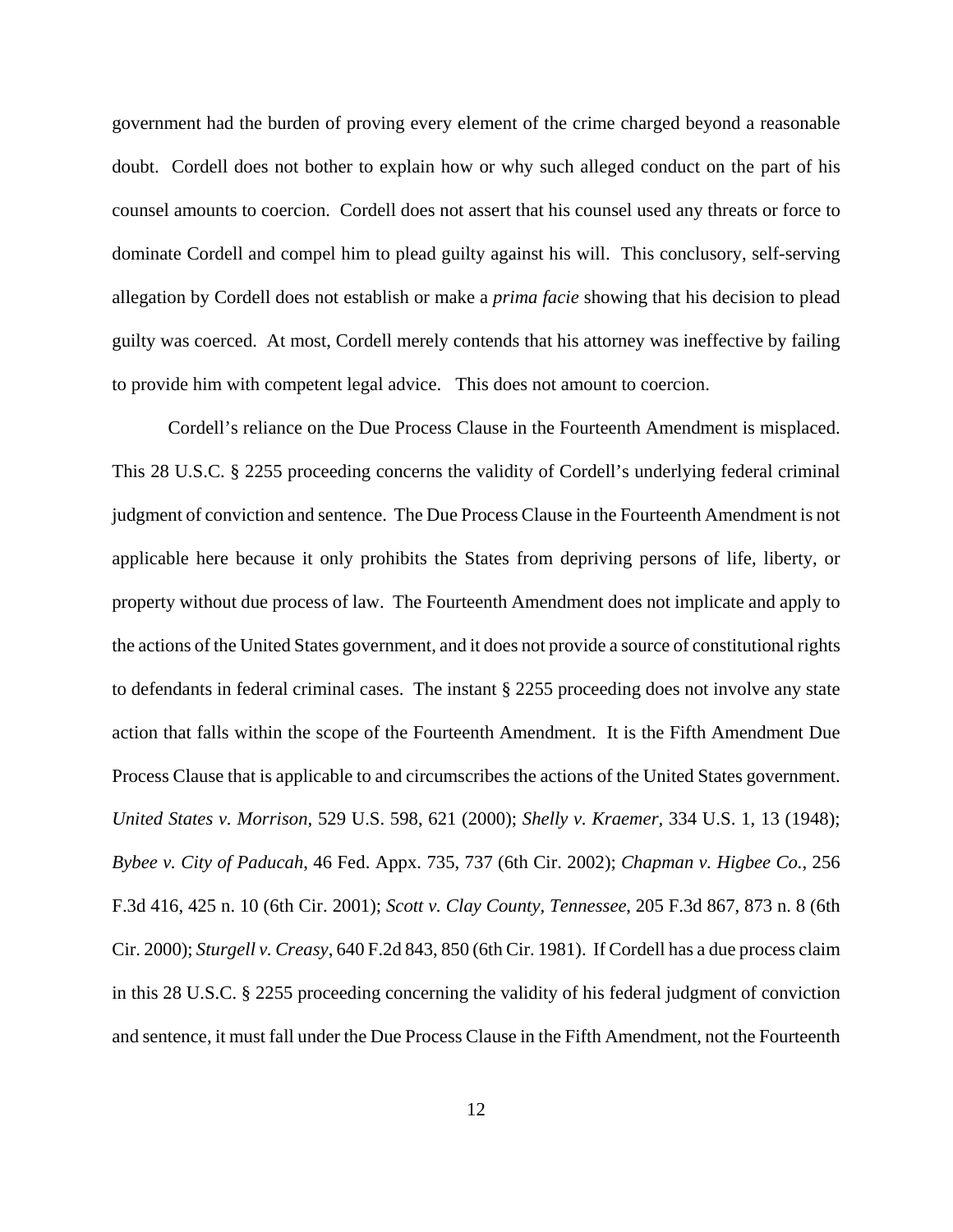Amendment.

Cordell's claim of ineffective assistance of counsel must be analyzed and decided based on the Sixth Amendment and the *Strickland* test, not the Fifth Amendment Due Process Clause. The Court agrees with the government that this "coercion" claim by Cordell is without merit and must be denied for the following reasons.

The claim is patently deficient on its face. The claim is too vague, conclusory, and lacking in substantive factual details. Cordell has not met his burden of setting forth and articulating specific facts showing that he is entitled to relief under 28 U.S.C. § 2255. Mere conclusions, which are not substantiated by allegations of fact with some probability of verity, are insufficient to warrant an evidentiary hearing. A  $\S$  2255 motion that merely asserts general conclusions of law without sufficient substantiating allegations of fact is without legal merit. *Green v. Wingo*, 454 F.2d 52, 53 (6th Cir. 1972); *O'Malley v. United States*, 285 F.2d 733, 735 (6th Cir. 1961); *Stamper v. United States*, 2008 WL 2811902, \* 1 (E.D. Tenn. July 18, 2008); *Garnica v. United States,* 361 F. Supp.2d 724, 735 (E.D. Tenn. 2005); *United States v. Cook*, 2005 WL 1429303, \* 2 (E.D. Tenn. Feb. 11, 2005). For this reason alone, Cordell's bare claim that his counsel "coerced" him into pleading guilty fails.

The claim is also directly contradicted and refuted by the record. Pursuant to Fed. R. Crim. P. 11, this Court asked Cordell certain questions when taking his guilty plea. The procedure under Rule 11 creates a record that can be relied upon to insulate the guilty plea from being challenged by Cordell in any appeals and collateral attacks under 28 U.S.C. § 2255. *Key v*. *United States*, 806 F.2d 133, 136 (7th Cir. 1986); *Stamper*, 2008 WL 2811902, at \* 8. In determining whether the guilty plea has been coerced, this Court considers Cordell's answers to questions posed at his Rule 11 plea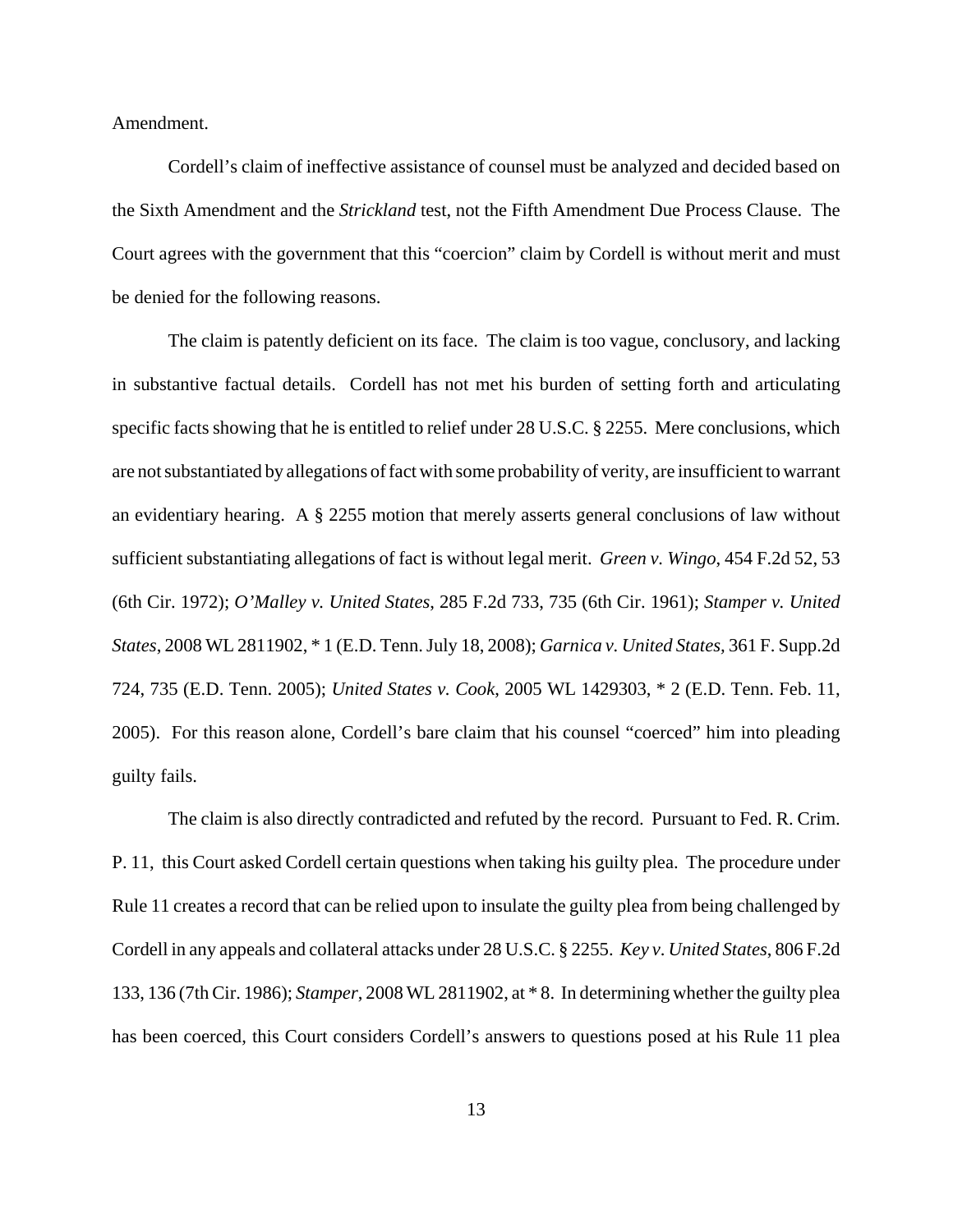hearing. The answers and statements made by Cordell under oath carry a strong presumption of verity. *Blackledge v. Allison*, 431 U.S. 63, 73-74 (1977); *Stamper*, 2008 WL 2811902, at \*\* 8-9. Because this Court scrupulously followed and complied with the procedure for taking a guilty plea pursuant to Fed. R. Crim. P. 11, Cordell is bound by the statements that he made in response to the Court's inquiry. *United States v. Todaro*, 982 F.2d 1025, 1030 (6th Cir. 1993); *Warner v. United States*, 975 F.2d 1207, 1212 (6th Cir. 1992); *Baker v. United States*, 781 F.2d 85, 90 (6th Cir. 1986); *Stamper*, 2008 WL 2811902, at \*\* 8-9.

During the Rule 11 hearing on Cordell's plea agreement and guilty plea on Count One, Cordell stated that no person had forced or coerced him to plead guilty. Cordell also stated that his guilty plea was voluntary, and he was pleading guilty because he is in fact guilty. The Court informed Cordell of the elements of the offense. The Court further advised Cordell that if the case went to trial, the government would have the burden of proving every element beyond a reasonable doubt, and Cordell indicated that he understood this. Consequently, it is immaterial whether defense counsel may have failed to advise Cordell that the government had the burden of proving every element of the crime charged because the Court so advised Cordell when he entered his guilty plea.

The Court finds that Cordell's claim of coercion to plead guilty is wholly incredible and is refuted by the court record. Cordell has made nothing more than a self-serving, conclusory allegation. Cordell has not satisfied his heavy burden of rebutting the strong presumption that the statements he made at the Rule 11 hearing on his guilty plea are true and correct. The Court concludes that the ineffective assistance of counsel claim fails because Cordell's knowing and voluntary guilty plea was not coerced, and he has not suffered any prejudice as a result of the alleged deficient performance of his counsel.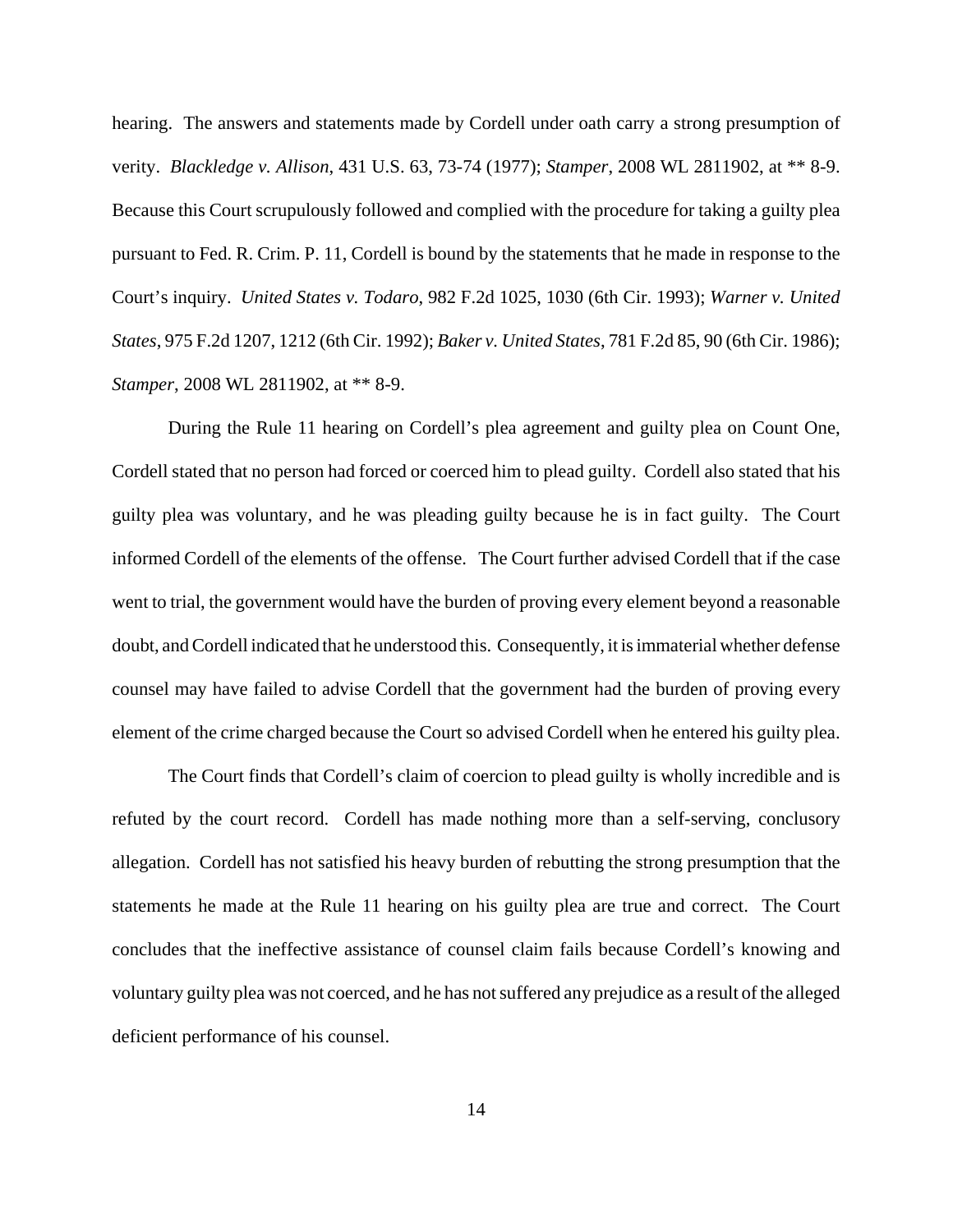Cordell cannot satisfy the prejudice prong of the *Strickland* test in the context of his guilty plea. *Hill*, 474 U.S. at 58-59; *Lujan*, 2006 WL 2706790, \*\* 6-7. Cordell does not allege in his § 2255 motion and he fails to show there is a reasonable probability that, but for his counsel's alleged deficient performance, the outcome of the criminal proceeding would have been different and more favorable to him. Cordell does not contend that if he had been advised by counsel that the government had the burden of proving the elements of the crime, then Cordell would have rejected the plea agreement, pleaded not guilty to all eight charges, and proceed to trial on all eight counts in the superseding indictment. What Cordell fails to comprehend in his § 2255 motion is that if he had rejected the plea agreement and insisted on pleading not guilty to Count One, he would have gone to trial on all eight charges in the indictment and not merely Count One.

Cordell labors under that erroneous belief that he would have had the option of pleading not guilty on Count One and going to trial only on Count One without also going to trial on Counts Two-Eight of the indictment. This was simply not an option. Given the strength of the government's case against Cordell, and given the substantial benefits that accrued to him by executing the plea agreement, pleading guilty only to Count One and having the remaining Counts Two-Eight dismissed, the Court finds it is exceedingly unlikely and highly improbable that Cordell would have rejected the favorable plea agreement and insisted on going to trial on all eight charges in the indictment. *See e.g. Lujan*, 2006 WL 2706790, \*\* 6-7.

Based on the facts and circumstances in this case, Cordell's plea agreement and his guilty plea on Count One are objectively reasonable and do not demonstrate ineffective assistance of counsel. *Id.* The evidence of Cordell's guilt was overwhelming. There is no good reason to believe that the government would have had any difficulty in proving at trial that Cordell was guilty on all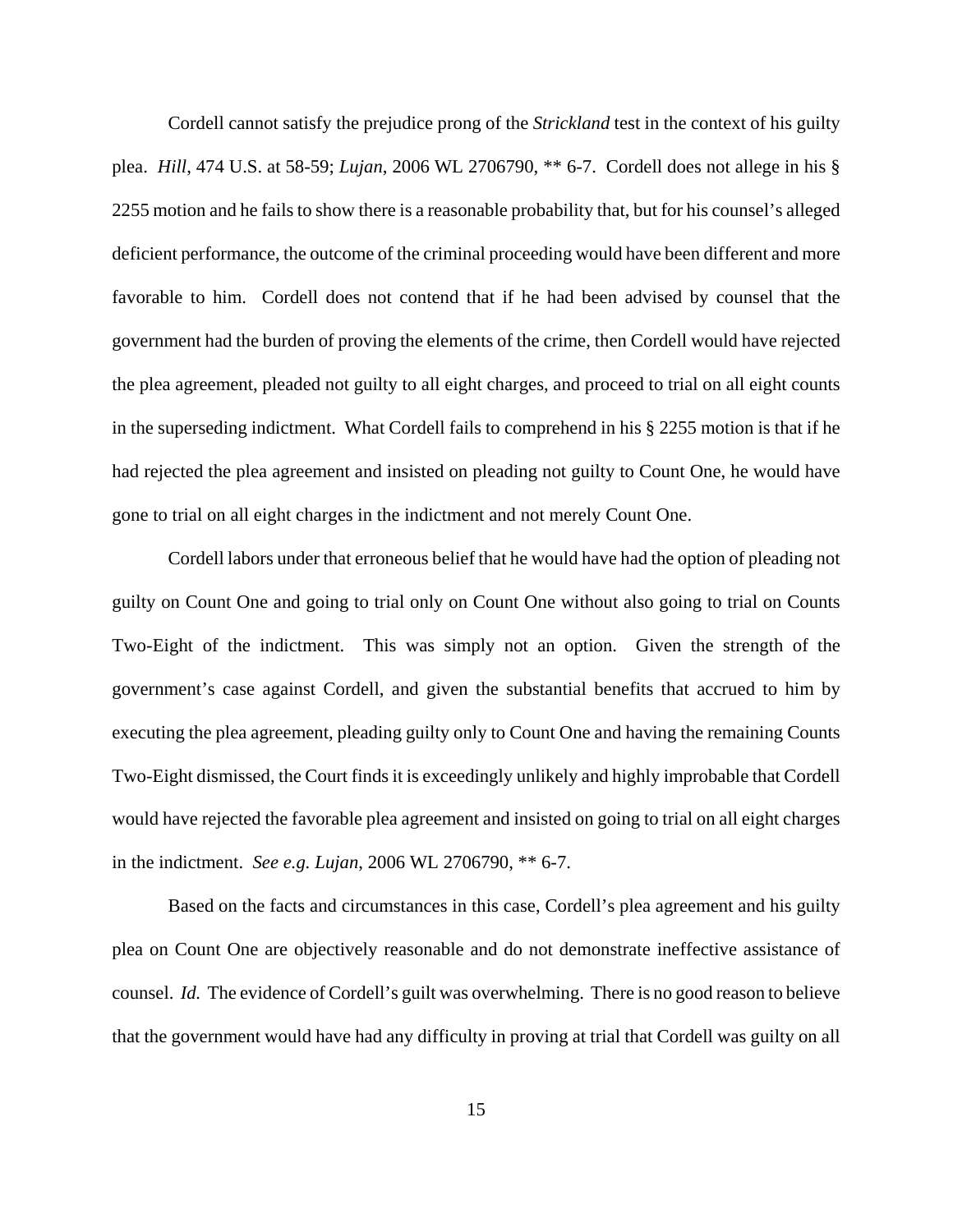eight charges in the indictment. Cordell's decision to enter into the plea agreement and plead guilty to only Count One was clearly in his best interests. Cordell could have done far worse if he had rejected the plea agreement and insisted on going to trial on all eight charges. As the government correctly explains on page 7 of its response to the § 2255 motion, if Cordell had been convicted on all eight charges at trial, he would have been facing a sentencing guideline range of 324-405 months, with no downward departure for acceptance of responsibility.

Accordingly, Cordell's first Sixth Amendment claim of ineffective assistance of counsel

### fails. **C. Claim of Ineffective Counsel on Direct Appeal**

Cordell next claims that his counsel was ineffective for failing to raise an issue on direct appeal that Cordell's sentence violated his right to due process under the Fifth and Fourteenth Amendments to the United States Constitution. However, as discussed *supra*, the Fourteenth Amendment only concerns state action and it is not applicable to the United States government. Cordell's ineffective assistance of counsel claim must be analyzed and decided based on the Sixth Amendment right to counsel and the *Strickland* test.

Cordell argues that his sentence guideline range should have been calculated using a base offense level of 32 without a two-level enhancement under U.S.S.G. § 3B1.1(c) for his aggravating role in the conspiracy as an organizer, leader, manager, or supervisor. Cordell contends that he did not admit and plead guilty to being an organizer, leader, or manager of the drug conspiracy charged in Count One. It was only during the sentencing phase that the government raised the argument that Cordell was an organizer, leader, or manager. The Court imposed a two-level enhancement pursuant to U.S.S.G. § 3B1.1(c), and Cordell argues this is unconstitutional because the Court made the determination and finding that Cordell was an organizer, leader, manager, or supervisor by a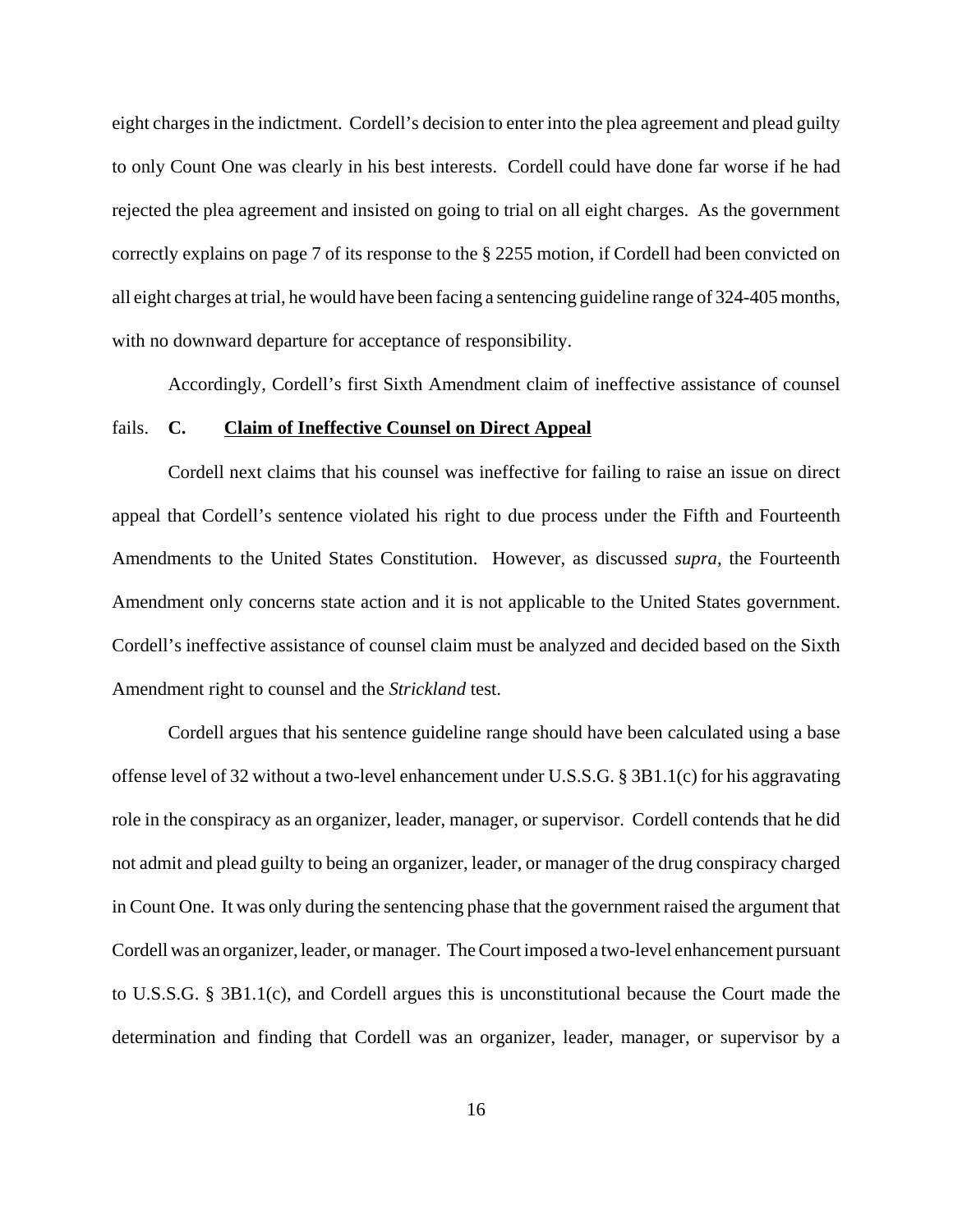preponderance of the evidence at sentencing. The government was not required to prove it by the higher standard of proof beyond a reasonable doubt. Thus, Cordell argues that his sentence is unconstitutional and void, and he demands to be resentenced

Although he does not cite any law, the Court infers that Cordell is making a Sixth Amendment ineffective assistance of counsel claim based upon a retroactive application of *Blakely v. Washington*, 542 U.S. 296 (2004), and *United States v. Booker*, 543 U.S. 220 (2005). This claim fails and must be denied. *Blakely* and *Booker* were decided after Cordell was sentenced and after his direct appeal had been dismissed by the Sixth Circuit. Cordell was convicted and sentenced in this District Court in December 2002. His direct appeal was dismissed by the Sixth Circuit Court of Appeals on December 16, 2003. *Cordell*, 87 Fed. Appx. 475. The United States Supreme Court subsequently decided *Blakely* on June 24, 2004, and decided *Booker* on January 12, 2005.

Cordell's counsel was not ineffective for failing to anticipate and predict the future decisions in *Blakely*, *Booker*, and their progeny. The Court finds that the performance of Cordell's counsel on direct appeal was objectively reasonable under the circumstances. In sum, Cordell's counsel was not ineffective for failing to raise and present arguments in Cordell's direct appeal in 2002-2003 based on the new criminal rules and changes in the law which were later established by the Supreme Court in *Blakely* and *Booker*. The Sixth Circuit and this District Court in the Eastern District of Tennessee have rejected analogous claims of ineffective assistance of counsel. *United States v. Burgess*, 142 Fed. Appx. 232, 239-41 (6th Cir. 2005);*Crisp v. United States*, 2006 WL 2548322, \*\* 10-11 (E.D. Tenn. Aug. 30, 2006); *Bolt v. United States*, 2006 WL 849854, \*\* 5-6 (E.D. Tenn. March 31, 2006); *Sloan v. United States*, 2006 WL 686875, \*\* 4-5 (E.D. Tenn. March 16, 2006); *Farmer v. United States*, 2005 WL 2811885, \*\* 4-6 (E.D. Tenn. Oct. 26, 2005); *United States v.*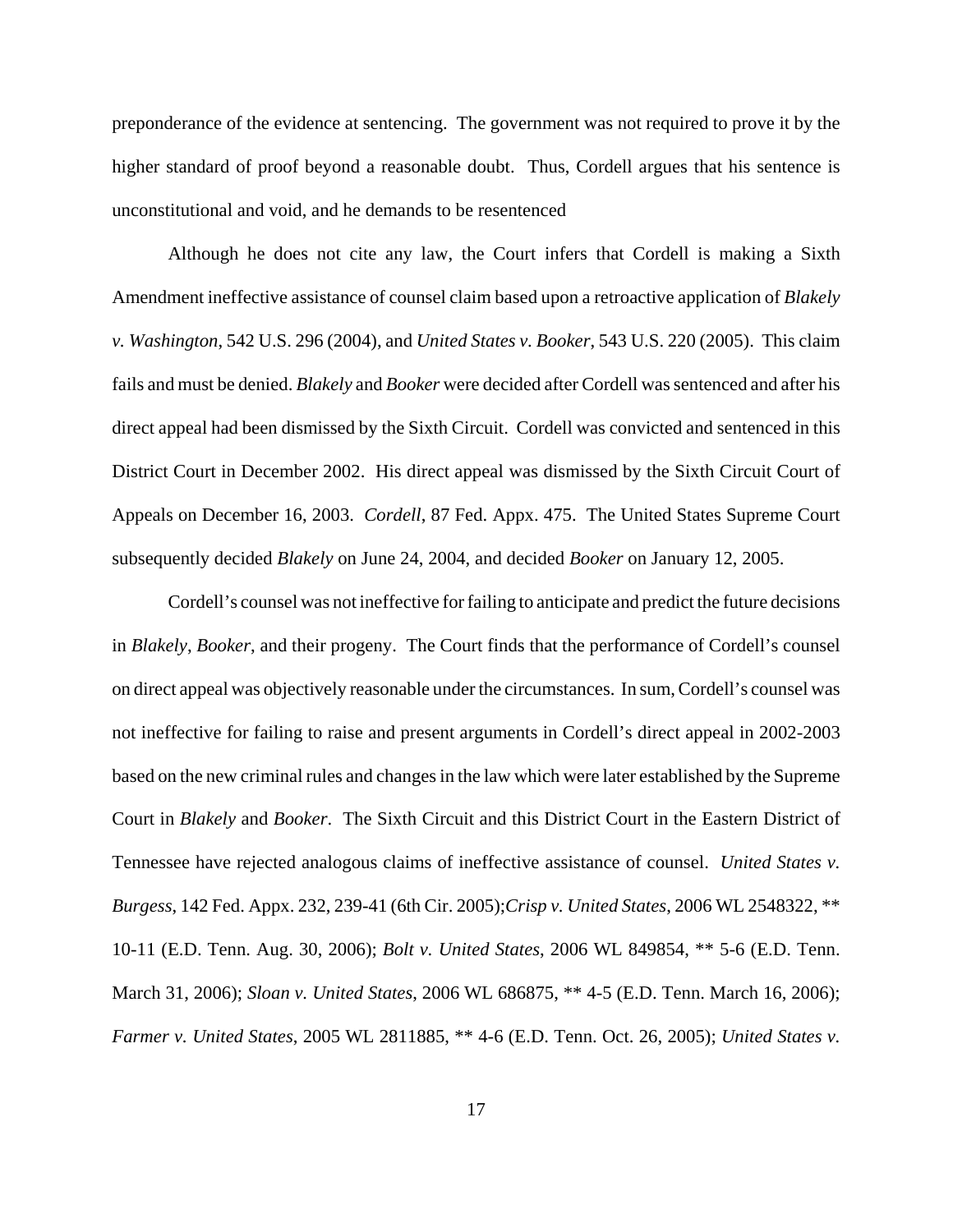*Call*, 2005 WL 1840258, \*\* 4-7 (E.D. Tenn. Aug. 2, 2005).

#### **IV. Claim That Sentence Violates Constitutional Due Process**

Cordell's final § 2255 claim is similar to and based on the same fundamental premise as his ineffective assistance of counsel on direct appeal claim discussed *supra* in Section III.C of this memorandum opinion. Although Cordell does not expressly cite *Booker*, 543 U.S. 220, it is obvious that he seeks relief based on a retroactive application of *Booker*. Cordell claims that the two-level enhancement of his guideline sentence under U.S.S.G. § 3B1.1(c) for his aggravating role in the conspiracy as an organizer, leader, manager, or supervisor violates his right to due process under the Fifth Amendment and Fourteenth Amendment. Cordell argues that the government should have been required to prove this beyond a reasonable doubt and it was unconstitutional for the District Court to decide the issue during the sentencing phase by a preponderance of the evidence. Cordell contends that his sentence is unconstitutional and void, and he demands to be resentenced

This claim fails. *Booker* cannot provide any collateral post-conviction relief to Cordell. It is well settled that *Booker* does not apply retroactively to cases on collateral review under 28 U.S.C. § 2255. *Humphress* , 398 F.3d at 860-63; *accord, Taniguchi v*. *United States*, 262 Fed. Appx. 714 (6th Cir. 2008); *Valentine*, 488 F.3d at 328-31; *Hicks v*. *United States*, 258 Fed. Appx. 850, 854 (6th Cir. 2007); *United States v. Saikaly*, 424 F.3d 514, 517 (6th Cir. 2005); *Tribble v. United States*, 2008 WL 1859880, \* 11 (E.D. Tenn. April 23, 2008); *Talley v. United States*, 2006 WL 3422997, \*\* 23-24 (E.D. Tenn. Nov. 27, 2006); *Tramble v. United States*, 2005 WL 1421618 2997, \* (E.D. Tenn. June 15, 2005).